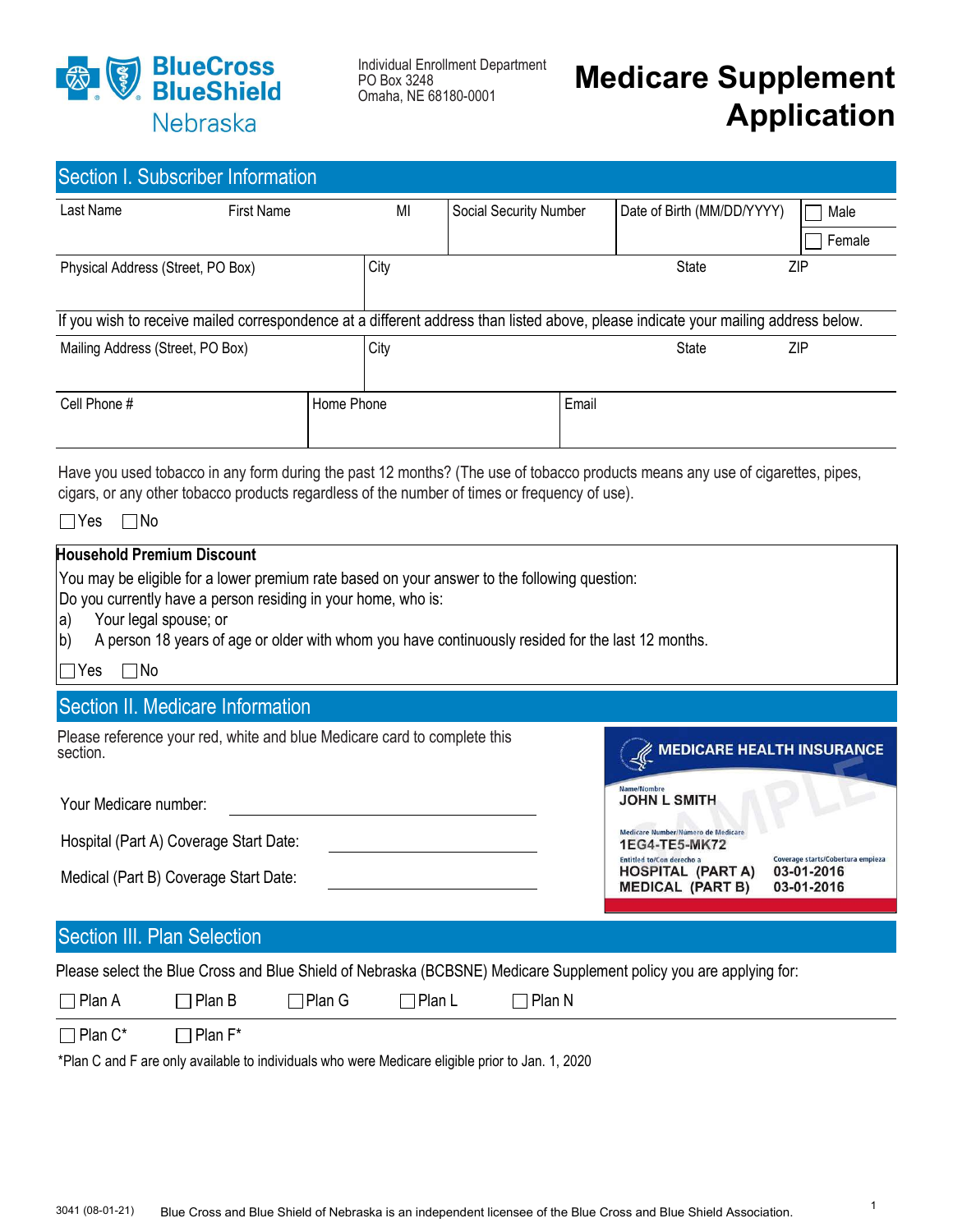# Section IV. Option Dental Plan Selection

This plan is separate from the Medicare Supplement plan, and is not required for issuance of a Medicare Supplement.

The DentalEssentials plan is an Individual policy offered by BCBSNE. If a dental plan is elected at the same time (initial enrollment) as an approved, issued Medicare Supplement, the six-month waiting period for Coverage B is waived.

#### The DentalEssentials policy includes the following:

- (a) 6-month waiting period before Coverage B benefits are payable
- (b) 12-month waiting period before Coverage C benefits are payable

### Please select the BCBSNE dental policy you are applying for.

| Preventive Plus                | Enhanced                       | Premier                        |
|--------------------------------|--------------------------------|--------------------------------|
| S50 Deductible                 | □ \$100 Deductible             | ∃\$100 Deductible              |
| \$1,000 Annual Benefit Maximum | \$1.500 Annual Benefit Maximum | \$2,000 Annual Benefit Maximum |
| Section V. Medicare Questions  |                                |                                |

If you lost or are losing other health insurance coverage and received a notice from your prior insurer saying you were eligible for guarantee issue of a Medicare Supplement insurance policy, or that you had certain rights to buy such a policy, you may be guaranteed acceptance in one or more of our Medicare Supplement plans. Please include a copy of the notice from your prior insurer with your application. Please answer all questions. Check Yes or No below.

### TO THE BEST OF YOUR KNOWLEDGE:

|                             |        | $\Box$ Yes $\Box$ No 1. (a) Did you turn age 65 in the last 6 months?                                                                                                                                                                                                                                                                                      |
|-----------------------------|--------|------------------------------------------------------------------------------------------------------------------------------------------------------------------------------------------------------------------------------------------------------------------------------------------------------------------------------------------------------------|
| $\Box$ Yes $\Box$ No        |        | (b) Did you enroll in Medicare Part B in the last 6 months?                                                                                                                                                                                                                                                                                                |
|                             | (c)    | If yes, what is the effective date?<br>$\frac{1}{2}$ $\frac{1}{2}$ $\frac{1}{2}$ $\frac{1}{2}$ $\frac{1}{2}$ $\frac{1}{2}$ $\frac{1}{2}$ $\frac{1}{2}$ $\frac{1}{2}$ $\frac{1}{2}$ $\frac{1}{2}$ $\frac{1}{2}$ $\frac{1}{2}$ $\frac{1}{2}$ $\frac{1}{2}$ $\frac{1}{2}$ $\frac{1}{2}$ $\frac{1}{2}$ $\frac{1}{2}$ $\frac{1}{2}$ $\frac{1}{2}$ $\frac{1}{2}$ |
| $\Box$ Yes $\Box$ No 2. (a) |        | Are you covered for medical assistance through the state Medicaid program? Note to applicant: If you are participating in a "Spend-Down Program" and have not met your "Share of Cost," please answer No to this<br>question.                                                                                                                              |
| $\Box$ Yes $\Box$ No        | (b)    | If yes, will Medicaid pay your premiums for this Medicare Supplement policy?                                                                                                                                                                                                                                                                               |
| $\Box$ Yes $\Box$ No        | (c)    | If yes, do you receive any benefits from Medicaid other than payments toward your Medicare Part B premium?                                                                                                                                                                                                                                                 |
|                             | 3. (a) | If you had coverage from any Medicare plan other than Original Medicare within the past 63 days (for example, a Medicare Advantage plan, or a Medicare HMO or PPO plan), fill in your start and end dates below. If you are st                                                                                                                             |
|                             |        | Start _____ / ____ / ____ End ____ / ____ / ____                                                                                                                                                                                                                                                                                                           |
| $\Box$ Yes $\Box$ No        | (b)    | If you are still covered under the Medicare plan, do you intend to replace your current coverage with this<br>Medicare Supplement policy?                                                                                                                                                                                                                  |
| ⊃Yes  ∏No                   | (C)    | Was this your first time in this type of Medicare plan?                                                                                                                                                                                                                                                                                                    |
| ∃Yes ⊡No                    |        | (d) Did you drop a Medicare Supplement policy to enroll in the Medicare plan?                                                                                                                                                                                                                                                                              |
|                             |        | $\Box$ Yes $\Box$ No 4. (a) Do you have another Medicare Supplement policy in force?                                                                                                                                                                                                                                                                       |
|                             | (b)    | If so, with what company, and what plan do you have?                                                                                                                                                                                                                                                                                                       |
|                             | (c)    | I understand if approved, my new policy will replace the current policy in effect. If my application is not approved,<br>my existing coverage will remain in effect with no change.                                                                                                                                                                        |
| $\Box$ Yes $\Box$ No 5. (a) |        | Have you had coverage under any other health insurance within the past 63 days? (for example, an employer,<br>union or individual plan)?                                                                                                                                                                                                                   |
|                             |        | (b) If so, with what company and what kind of policy?<br><u> and in the company and what kind of policy?</u>                                                                                                                                                                                                                                               |
|                             | (c)    | What are your dates of coverage under the other policy? If you are still covered under the other policy, leave<br>Start $\frac{1}{\sqrt{2\pi}}$ / $\frac{1}{\sqrt{2\pi}}$<br>End $\frac{1}{\sqrt{2\pi}}$ / $\frac{1}{\sqrt{2\pi}}$<br>"End" blank.                                                                                                         |
| ∏Yes  ∏No                   | (d)    | Is this loss of coverage due to retirement (applicant or applicant's spouse) or involuntary loss of coverage?                                                                                                                                                                                                                                              |
| $\Box$ Yes $\Box$ No 6. (a) |        | If you have other individual BCBSNE coverage, do you want to terminate your individual policy? Please note we<br>will coordinate the date of an individual policy termination to ensure you do not experience a lapse in coverage.                                                                                                                         |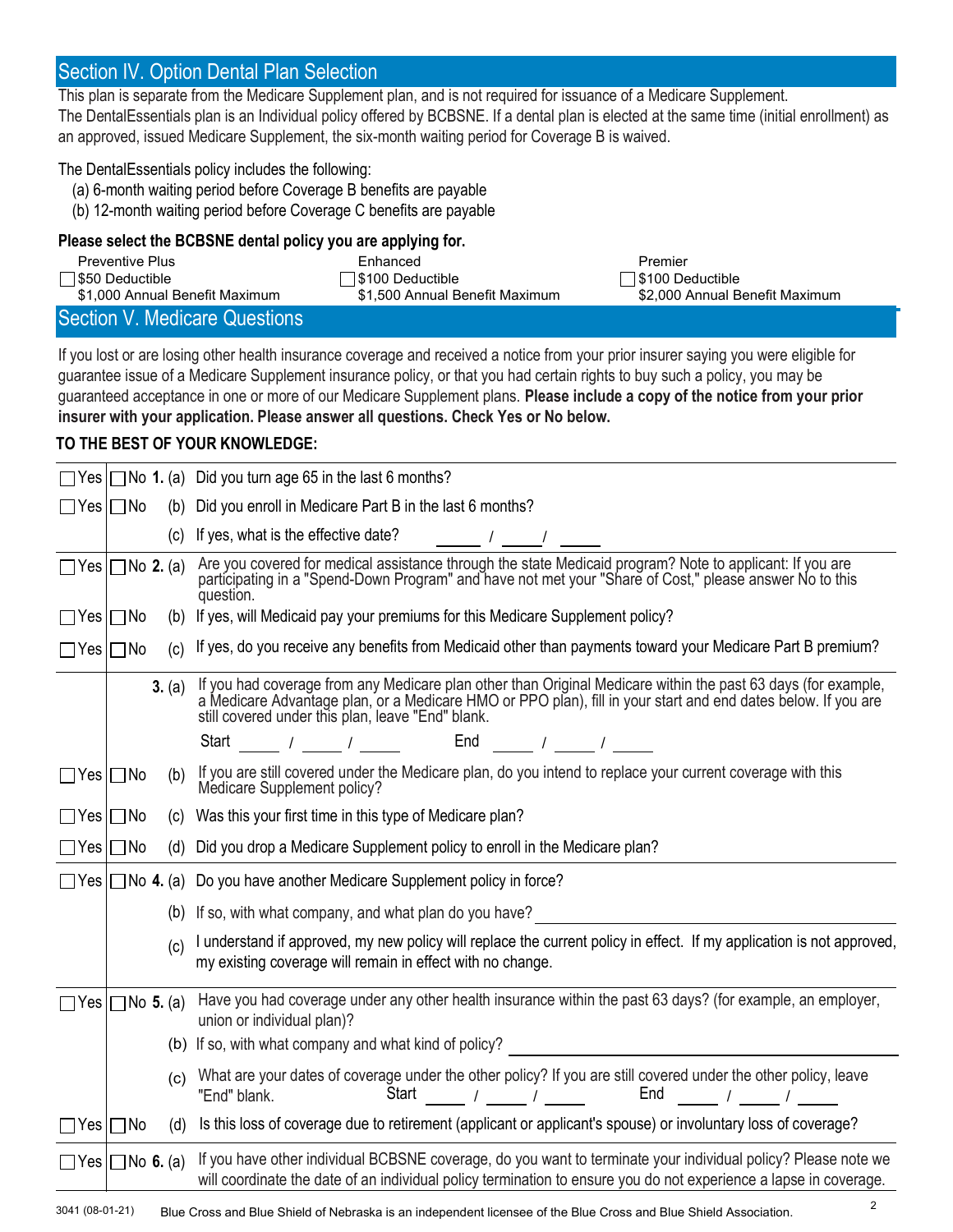## Section VI. Health Information Questions

If you qualify for this coverage during Open Enrollment or a Guarantee Issue period, you are not required to answer questions in Section 6. If your answer is yes to any of the questions in section 6.1, you are not eligible for coverage.

Height: feet inches Weight: pounds

PLEASE ANSWER ALL OF THE FOLLOWING HEALTH QUESTIONS BELOW: Section 6.1

|                         | $\Box$ Yes $\Box$ No 1. Are you currently confined to a wheelchair or another motorized device?                                                                                                               |
|-------------------------|---------------------------------------------------------------------------------------------------------------------------------------------------------------------------------------------------------------|
|                         | $\Box$ Yes $\Box$ No 2. Are you currently hospitalized, confined to a bed or in a nursing home?                                                                                                               |
|                         | □ Yes □ No 3. Have you ever been diagnosed as having or received treatment by a medical professional for Acquired Immune<br>Deficiency Syndrome (AIDS) and/or positive HIV and/or AIDS Related Complex (ARC)? |
| $\Box$ Yes $\Box$ No 4. | Have you ever had an organ or stem cell transplant or been advised to have an organ or stem cell transplant<br>(excluding cornea implants)?                                                                   |

Yes |∏No (m)Parkinson's disease, Multiple Sclerosis, Amyotrophic Lateral Sclerosis (Lou Gehrig's Disease), Huntington's disease, or Cerebral Palsy Yes  $\Box$  No (a) Internal cancer, leukemia or melanoma (even if the condition is in remission)  $Yes$   $\Box$  No (b) Coronary artery disease, heart attack, cardiac angioplasty, stent placement or bypass surgery Yes |∏No (C) Congestive heart failure, cardiomyopathy (heart muscle disease), cardiomegaly (enlarged heart), atrial fibrillation or Yes | no (d) Stroke or transient ischemic attack (TIA) Yes | ◯ No (e) Chronic Kidney Disease (Stages 3, 4, or 5), kidney failure or kidney disease requiring dialysis Yes | No (f) Diabetes 5. Within the past two(2) years, have you had, been treated for, taken medication for or been advised by a medical professional that you have any of the following : other heart rhythm disorder, peripheral vascular disease, carotid artery disease, unoperated valvular heart disease, unoperated aneurysm or implanted pacemaker/ICD (implanted cardiac defibrillator) a. Taking more than 50 units of insulin daily b. Taking three or more medications (oral or injections) to control blood sugar c. With complications including retinopathy, neuropathy, kidney disease, skin ulcers, high blood pressure, poor circulation, peripheral artery disease or peripheral thrombotic disease  $\Box$  Yes  $\Box$  No (9) Cirrhosis, chronic hepatitis or liver disease  $\gamma$ es  $| \bigcap$ No (h) Degenerative disc disease, amputations caused by disease, osteoporosis with related fractures, spinal stenosis, rheumatoid arthritis, psoriatic arthritis, or arthritis that restricts mobility or activities of daily living Yes | no (i) Emphysema, Chronic Obstructive Pulmonary Disease (COPD) or any Chronic Pulmonary Disorder or Cardiac Disorder requiring oxygen Yes | ◯ No (J) Systemic Lupus, Scleroderma, or Myasthenia Gravis Yes  $\Box$  No  $(k)$  Alcoholism or Drug Abuse Yes | No (I) Alzheimer's Disease, Dementia, or other cognitive disorder  $\exists$  Yes  $\Box$  No 6. Have you had a seizure in the last 12 months?  $\Box$  Yes  $\Box$  No 7. Have you been hospitalized inpatient three or more times within the past two (2) years?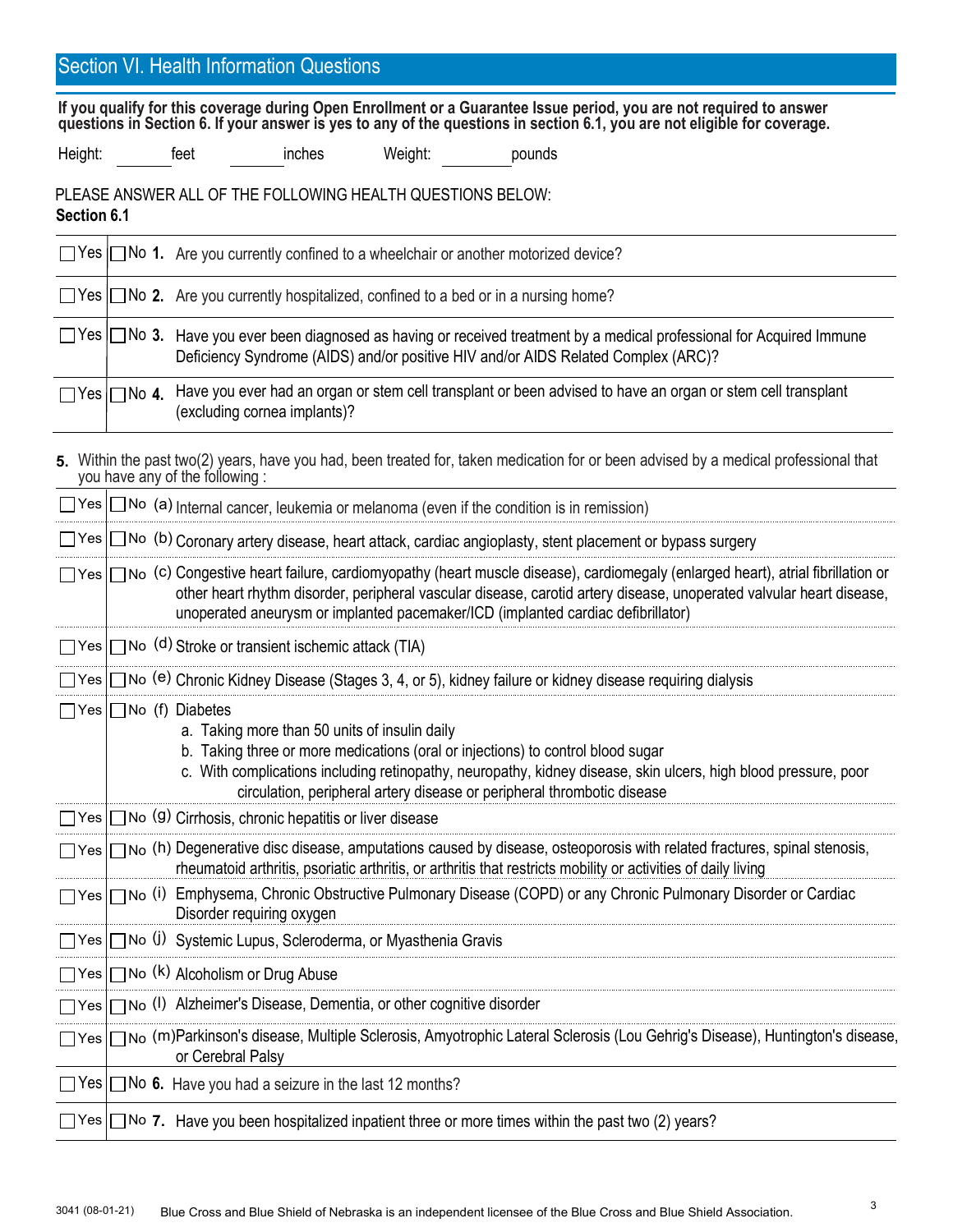## Section VI. Health Information Questions (continued)

If your answer is yes to any of the questions in Section 6.2, you may not be eligible for coverage and are subject to an underwriting review. If you would like consideration to be given to an application that contains a "yes" answer to any questions in this section, please attach/upload an explanation stating how long the condition has existed, how it is/was being controlled and the recommended treatment.

### Section 6.2

| איט ווטוויטסט                                                                                                                                                                                                                     |  |  |  |  |  |
|-----------------------------------------------------------------------------------------------------------------------------------------------------------------------------------------------------------------------------------|--|--|--|--|--|
| Have you been advised by a medical professional to have surgery, medical tests, treatment, or therapy that has not<br>been performed or do you have any pending test results?<br>$\Box$ Yes $\Box$ No 1.                          |  |  |  |  |  |
| Have you been hospitalized for complications arising from SARS-CoV-2 (Coronavirus) or the COVID-19 disease?<br>$\Box$ Yes $\Box$ No 2.<br>Dates of hospitalization:<br>а.                                                         |  |  |  |  |  |
| i.                                                                                                                                                                                                                                |  |  |  |  |  |
| ii.                                                                                                                                                                                                                               |  |  |  |  |  |
| Were you placed on a ventilator?<br>$\Box$ Yes $\Box$ No<br>b.                                                                                                                                                                    |  |  |  |  |  |
| <b>Medication Information</b>                                                                                                                                                                                                     |  |  |  |  |  |
| Are you currently taking, or have you taken any prescription or over-the-counter medications within the past 12 months?<br>If yes, please list the medication(s) and condition(s) being treated below. Attach a separate sheet if |  |  |  |  |  |
| Medication Name (copy from pharmacy label)                                                                                                                                                                                        |  |  |  |  |  |
| Date originally prescribed:                                                                                                                                                                                                       |  |  |  |  |  |
| Dosage and frequency:                                                                                                                                                                                                             |  |  |  |  |  |
| Diagnosis/condition being treated:                                                                                                                                                                                                |  |  |  |  |  |
| Medication Name (copy from pharmacy label)                                                                                                                                                                                        |  |  |  |  |  |
| Date originally prescribed:                                                                                                                                                                                                       |  |  |  |  |  |
| Dosage and frequency:                                                                                                                                                                                                             |  |  |  |  |  |
| Diagnosis/condition being treated:                                                                                                                                                                                                |  |  |  |  |  |
| Medication Name (copy from pharmacy label)                                                                                                                                                                                        |  |  |  |  |  |
| Date originally prescribed:                                                                                                                                                                                                       |  |  |  |  |  |
| Dosage and frequency:                                                                                                                                                                                                             |  |  |  |  |  |
| Diagnosis/condition being treated:                                                                                                                                                                                                |  |  |  |  |  |
| Medication Name (copy from pharmacy label)                                                                                                                                                                                        |  |  |  |  |  |
| Date originally prescribed:                                                                                                                                                                                                       |  |  |  |  |  |
| Dosage and frequency:                                                                                                                                                                                                             |  |  |  |  |  |
| Diagnosis/condition being treated:                                                                                                                                                                                                |  |  |  |  |  |
| Medication Name (copy off pharmacy label)                                                                                                                                                                                         |  |  |  |  |  |

Date originally prescribed:

Diagnosis/condition being treated:

Dosage and frequency: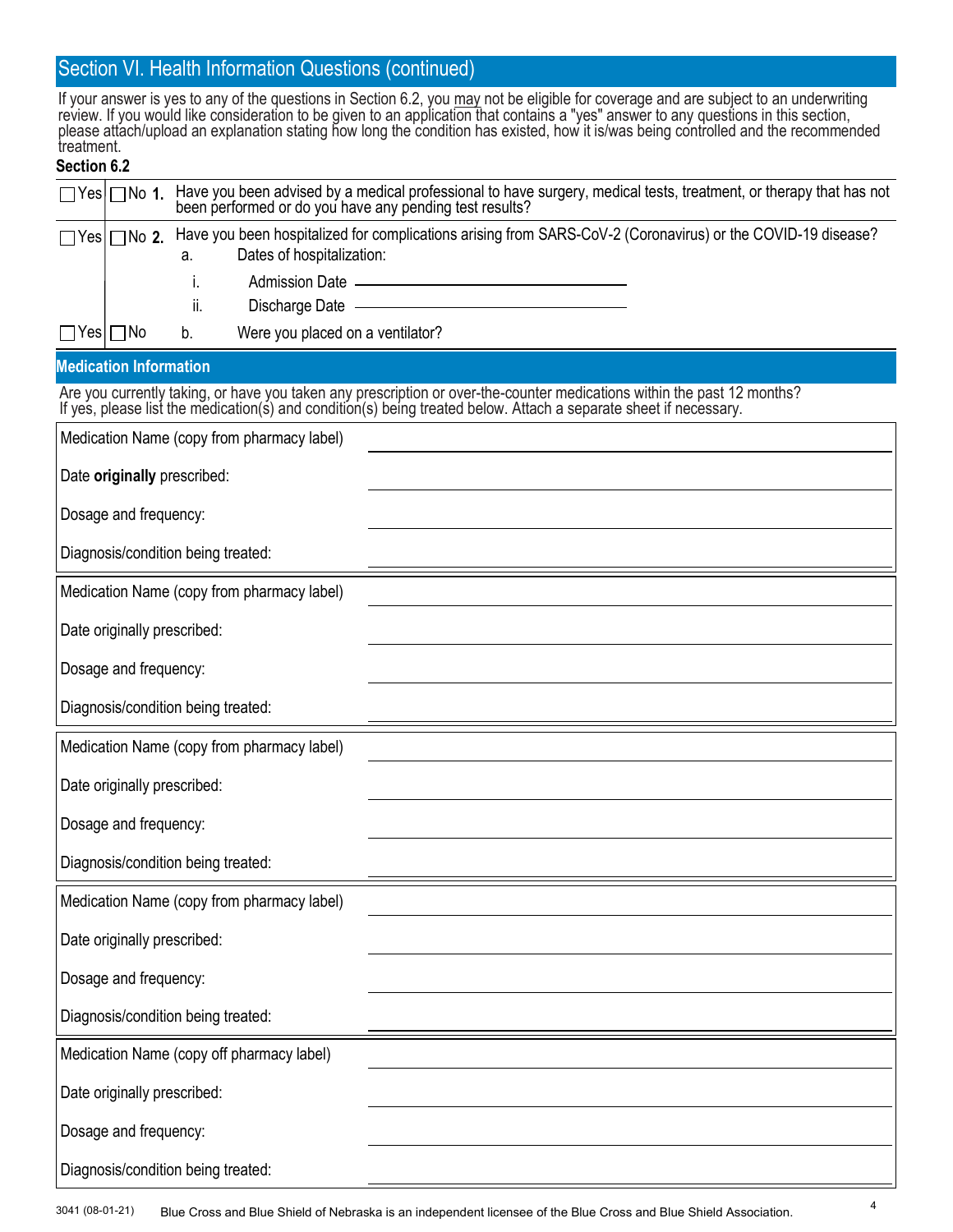# Section VII. Payment Options

 $\Box$  Monthly paper bill

 $\Box$ Monthly automatic bank withdrawal (Even if you have existing coverage, please complete the section below and attach a voided check to avoid processing delays.)

I authorize Blue Cross and Blue Shield of Nebraska to make automatic withdrawals from the account shown below (or on the attached voided check), and the Financial Institution named below to charge the stated account for payment of my premium. The initial authorization will be charged on or after the 20th of each month. Such amount may be changed from time to time by Blue Cross and Blue Shield of Nebraska, giving me written notice before charging the account. This authorization is to remain in effect until Blue Cross and Blue Shield of Nebraska has received written notification from me of a termination date.

| Name of Bank:                                                                                                       | Town/City: |                                  |                                                      |                     |
|---------------------------------------------------------------------------------------------------------------------|------------|----------------------------------|------------------------------------------------------|---------------------|
| Account Number:                                                                                                     |            | Type of Account: $\Box$ Checking |                                                      | $\sqcap$ Savings    |
| Routing/ABA Number:                                                                                                 |            | CHRIS B. WALKER<br>Example:      |                                                      | 5-5476/123<br>0301  |
| Name of Payor as shown on bank account:                                                                             |            |                                  |                                                      |                     |
| Please note: Payor must also sign below in the signature section of the<br>application if different from applicant. |            | 9-Digit<br><b>Routing Number</b> | <b>Account Number</b><br>¢123456780€ 123∞456∞7₽ 0301 | <b>Check Number</b> |

For additional payment options, register for an online member account at myNebraskaBlue.com after receiving your member ID card. Registering allows you to set up recurring payments, make one-time payments and see billing statements and history.

# Section VIII. Applicant Statements

I acknowledge receipt of the following documents at the time I completed this application:

 $\Box$  Outline of Coverage  $\Box$  Pamphlet "Guide to Health Insurance for People with Medicare"

By providing your telephone numbers you agree that we, along with our affiliates and/or vendors, may call or text any phone numbers you give us, including a wireless number, using an automatic telephone dialing system and/ or a prerecorded message. Without limit these calls may be about treatment options, other health-related benefits and services, enrollment, payment, or billing.

Coverage will be effective the first of the month following approval. If you wish to request a different effective date, you may do so here: the set of the set of the set of the set of the set of the set of the set of the set of the set of the set of the set of the set of the set of the set of the set of the set of the set of the set of the set of the set

If an effective date is requested and approved, I understand I cannot request a change of that date, and that premiums are owed from that date forward.

I hereby authorize Blue Cross and Blue Shield of Nebraska to obtain and/or release medical or other information to the extent necessary to process my claims or for underwriting or administrative purposes. I authorize any party, including the Medicare program and its contractors, to release eligibility, claims, payment, or medical information to Blue Cross and Blue Shield of Nebraska for the same purposes. This authorization is ongoing. I understand that any false statements on this application may cause the coverage to be void.

| Signature of Applicant                                                                                                              | Date          |   |
|-------------------------------------------------------------------------------------------------------------------------------------|---------------|---|
| Signature of payor as shown on bank account if payor is someone other than applicant                                                | Date          |   |
| <b>AGENT SECTION ONLY</b>                                                                                                           |               |   |
| Agent shall list any other health insurance policies they have sold to the applicant:                                               |               |   |
| List policies sold that are still in force.                                                                                         |               |   |
| List policies sold in the past five (5) years which are no longer in force.                                                         |               |   |
| $\Box$ Replacement form (section 9) completed Date:                                                                                 | Agent Number: |   |
| Signature of Agent:                                                                                                                 |               |   |
| 3041 (08-01-21)<br>Blue Cross and Blue Shield of Nebraska is an independent licensee of the Blue Cross and Blue Shield Association. |               | 5 |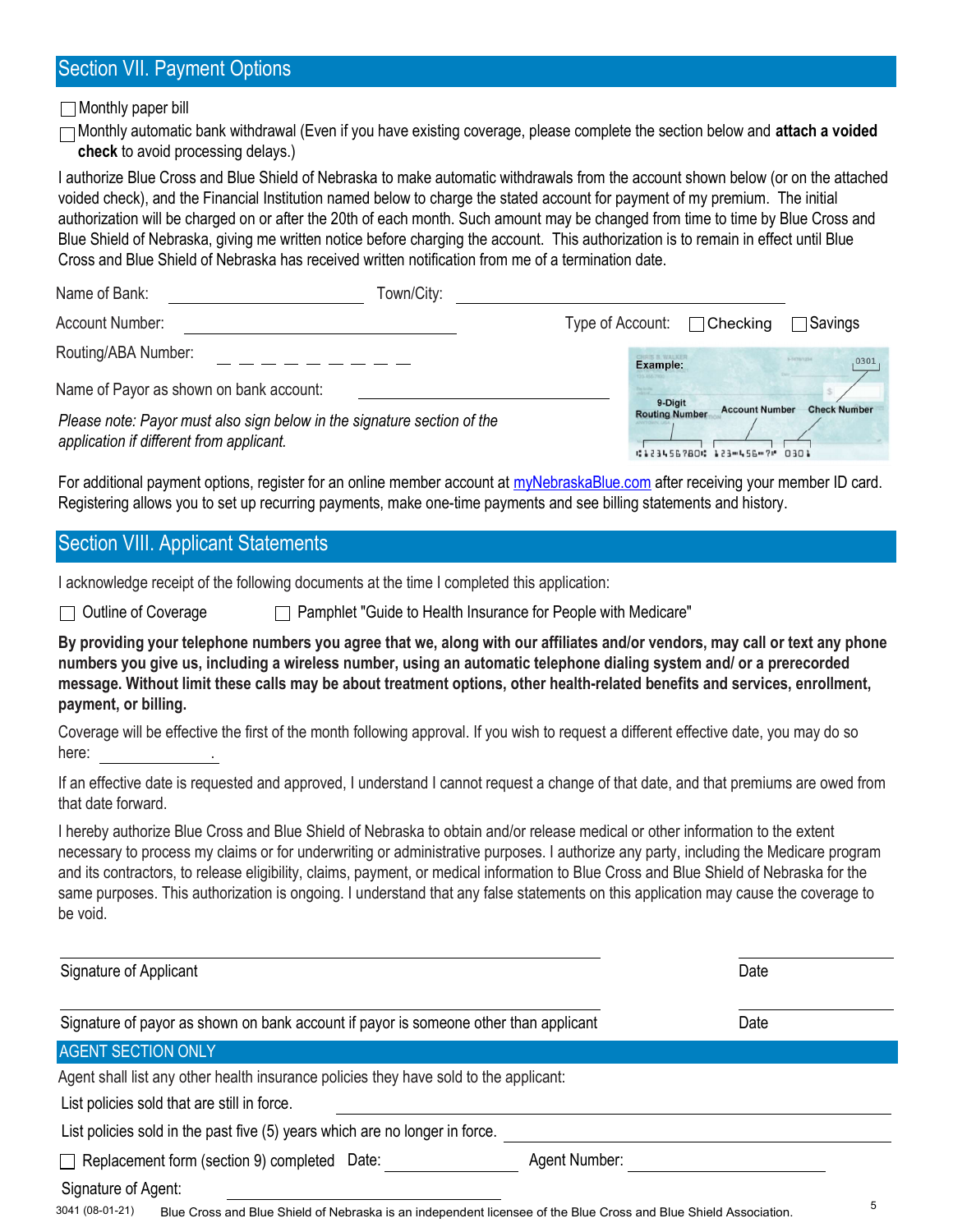- 1. You do not need more than one Medicare Supplement policy.
- 2. If you purchase this policy, you may want to evaluate your existing health coverage and decide if you need multiple coverages.
- 3. You may be eligible for benefits under Medicaid and may not need a Medicare supplement policy.
- 4. If, after purchasing this policy, you become eligible for Medicaid, the benefits and premiums under your Medicare Supplement policy can be suspended, if requested, during your entitlement to benefits under Medicaid for 24 months. You must request this suspension within 90 days of becoming eligible for Medicaid. If you are no longer entitled to Medicaid, your suspended Medicare Supplement policy (or, if that is no longer available, a substantially equivalent policy) will be reinstituted if requested within 90 days of losing Medicaid eligibility. If the Medicare Supplement policy provided coverage for outpatient prescription drugs and you enrolled in Medicare Part D while your policy was suspended, the reinstituted policy will not have outpatient prescription drug coverage, but will otherwise be substantially equivalent to your coverage before the date of the suspension.
- 5. If you are eligible for, and have enrolled in a Medicare Supplement policy by reason of disability and you later become covered by an employer or union-based group health plan, the benefits and premiums under your Medicare Supplement policy can be suspended, if requested, while you are covered under the employer or union-based group health plan. If you suspend your Medicare Supplement policy under these circumstances, and later lose your employer or union-based group health plan, your suspended Medicare Supplement policy (or, if that is no longer available, a substantially equivalent policy) will be reinstituted if requested within 90 days of losing your employer or union-based group health plan.

 If the Medicare Supplement policy provided coverage for outpatient prescription drugs and you enrolled in Medicare Part D while your policy was suspended, the reinstituted policy will not have outpatient prescription drug coverage, but will otherwise be substantially equivalent to your coverage before the date of the suspension.

- 6. Counseling services may be available in your state to provide advice concerning your purchase of Medicare Supplement insurance and concerning medical assistance through the state Medicaid program, including benefits as a Qualified Medicare Beneficiary (QMB) and a Specified Low-Income Medicare Beneficiary (SLMB).
- 7. If you are enrolled under a Medicare Advantage plan, you are not eligible for a Medicare Supplement policy in addition to that plan.
- 8. Blue Cross and Blue Shield of Nebraska reserves the right to accept or decline this application for Medicare Supplement in whole or in part except when application is made during the initial six month open enrollment period beginning with the first month in which you are first enrolled under Medicare Part B and you are 65 years of age or older. No right is created by this application including any advance premium payment and the application shall not be considered accepted unless the contract is actually issued to you. Should you discontinue Medicare Part B Medical Insurance Benefits, it shall be your responsibility to notify Blue Cross and Blue Shield of Nebraska of the change.